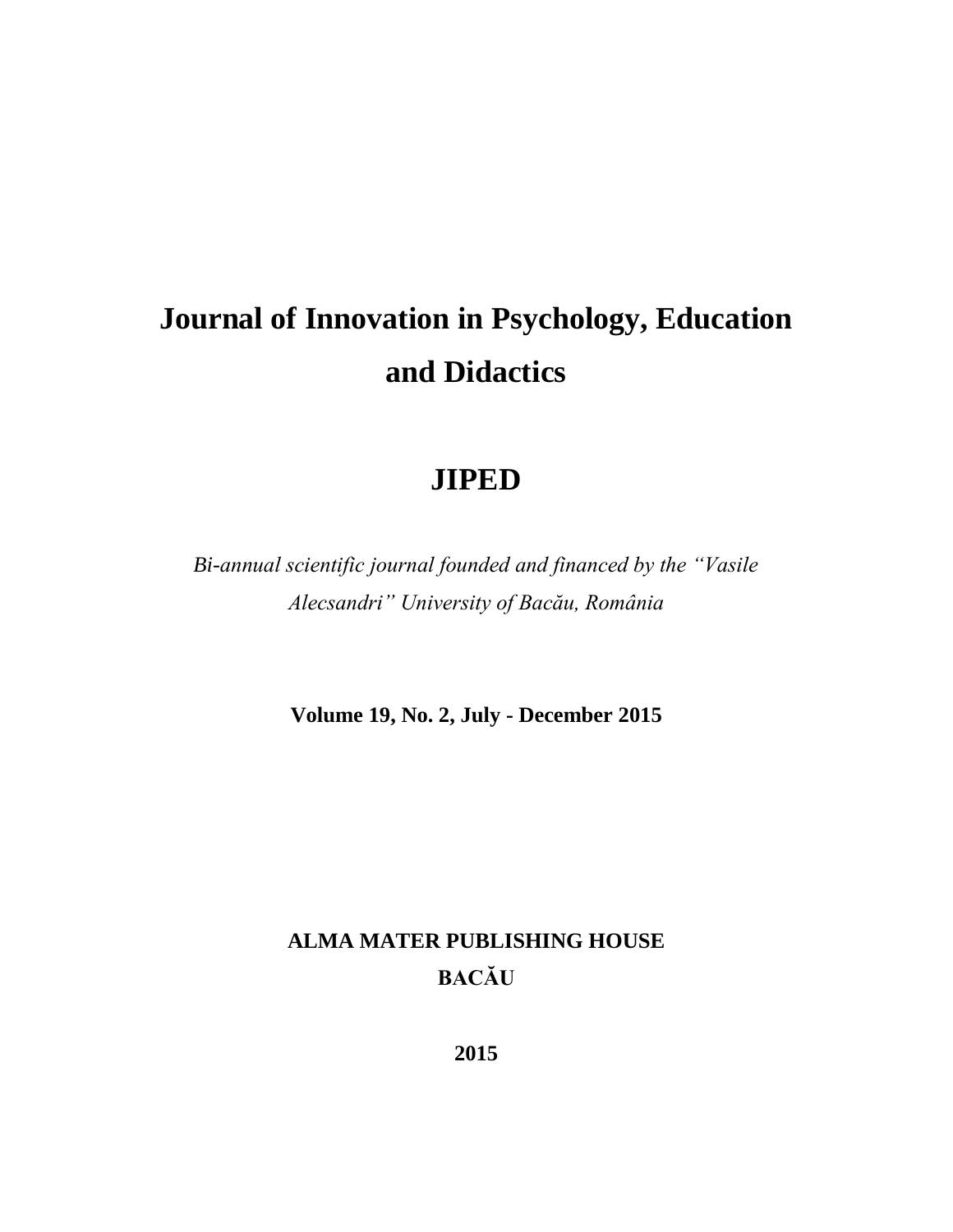### **Journal of Innovation in Psychology, Education and Didactics - JIPED**

#### **Volume 19, No. 2, July - December**

**EDITOR-IN-CHIEF:** Liliana MÂȚĂ, "Vasile Alecsandri" University of Bacău, Romania **MANAGING EDITOR:** Venera-Mihaela COJOCARIU – "Vasile Alecsandri" University of Bacău, Romania **LANGUAGE EDITOR:** Ioana BOGHIAN – "Vasile Alecsandri" University of Bacău, Romania **EDITORIAL BOARD:** Abdeljalil AKKARI – University of Geneva, Switzerland Gabriel ALBU - Petroleum-Gas University of Ploieşti, Romania Dario Luis BANEGAS – University of Warwick, UK Carmen CREȚU – "Alexandru Ioan Cuza" University of Iași, Romania Constantin CUCOŞ – "Alexandru Ioan Cuza" University of Iaşi, Romania Otilia DANDARA – Moldova State University of Chişinău, Republic of Moldova Pilar Núñez DELGADO – University of Granada, Spain Pierangela DIADORI – University for Foreigners of Siena, Italy Constanța DUMITRIU – "Vasile Alecsandri" University of Bacău, Romania Dorin HERLO – "Aurel Vlaicu" University of Arad, Romania Romiţă IUCU – University of Bucureşti, Romania Diana Ilieva IZVORSKA – Technical University of Gabrovo, Bulgaria Mary IOANNIDES-KOUTSELINI – Unıversity of Cyprus, Cyprus Maia KVRIVISHVILI – Ivane Javakhishvili Tbilisi State University, Georgia Costică LUPU – "Vasile Alecsandri" University of Bacău, Romania Cristina del MORAL BARIGUETE – University of Granada, Spain Gabriela NEAGU – Research Institute for Quality of Life, Bucharest, Romania Elena NECHITA – "Vasile Alecsandri" University of Bacău, Romania Lilana STAN – "Alexandru Ioan Cuza" University of Iași, Romania Raquel Pinilla VASQUEZ – District University of Bogotá, Colombia

#### **TECHNICAL EDITORIAL STAFF:**

L. Mâţă

"Vasile Alecsandri" University of Bacău, Romania

Publication History: Formerly known as *Studii şi Cercetări Ştiinţifice, Seria: Ştiinţe socioumane* (Studies and scientific research, Series: Social and Human Sciences)

#### **EDITORIAL OFFICE:**

"Vasile Alecsandri" University of Bacău, Romania, Science Faculty Calea Mărăşeşti, Nr. 157, 600115, Bacău, Romania Phone: +40.234. 542411, Fax: +40.234.571012 Contact person: Liliana Mâţă, Email: [jiped@ub.ro](mailto:jiped@ub.ro) Journal home page: <http://pubs.ub.ro/?pg=revues&rev=jiped> Full text: [http://jiped.ub.ro/?page\\_id=13](http://jiped.ub.ro/?page_id=13)

#### **PUBLISHER CONTACT INFORMATION:**

ALMA MATER PUBLISHING HOUSE Calea Mărăşeşti, Nr. 157, 600115, Bacău, Romania

#### **Copyright 2015 Alma Mater Publishing House**

**ISSN 2247-4579 E-ISSN 2392-7127**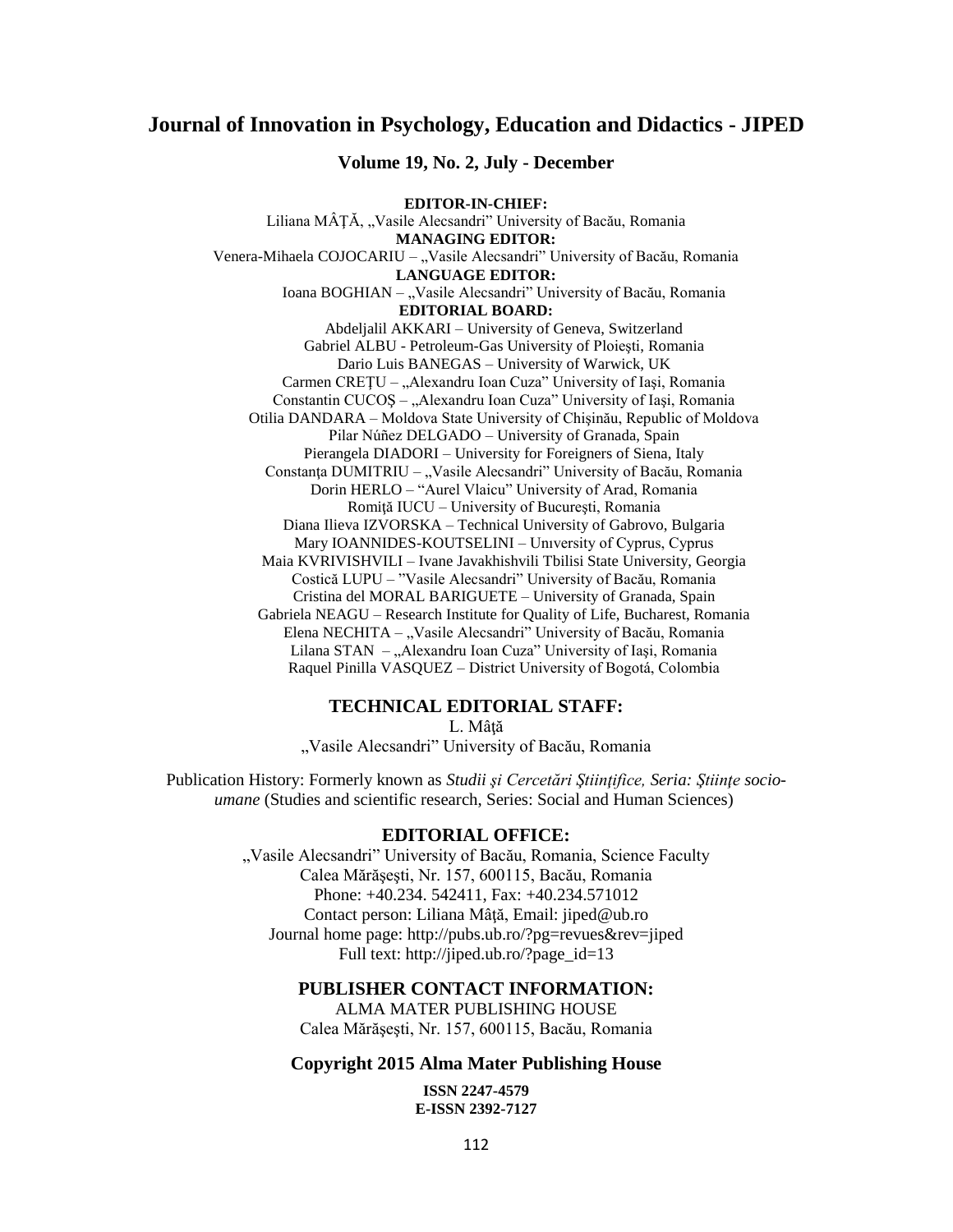## **SCIENTIFIC REVIEWERS**

A. Akkari – University of Geneva, Switzerland G. Albu - Petroleum-Gas University of Ploieşti, Romania S. Alecu – "Dunărea de Jos" University of Galati, Romania L. Antonesei – "Alexandru Ioan Cuza" University of Iaşi, Romania J. M. Anaya – University of Granada, Spain I. Boghian – "Vasile Alecsandri" University of Bacău, Romania V.-T. Caciuc – "Dunărea de Jos" University of Galaţi, Romania G. J. de Casadiego – District University of Bogotá, Colombia M. Ciortea – "1 Decembrie" University of Alba Iulia, Romania O. Clipa – "Ştefan cel Mare" University of Suceava, Romania V.-M. Cojocariu – "Vasile Alecsandri" University of Bacău, Romania C. Crețu – "Alexandru Ioan Cuza" University of Iași, Romania D. Csorba – Universitatea din Bucureşti, Romania C. Cucoş – "Alexandru Ioan Cuza" University of Iaşi, Romania E. L. Danciu – University of the West, Timişoara, Romania P. N. Delgado – University of Granada, Spain P. Diadori – University for Foreigners of Siena, Italy O. Dandara – Moldova State University of Chişinău, Republic of Moldova C. Dumitriu – "Vasile Alecsandri" University of Bacău, Romania Gh. Dumitriu – "Vasile Alecsandri" University of Bacău, Romania L. Ezechil – University of Piteşti, Romania R. M. Ghiaţău – "Alexandru Ioan Cuza" University of Iaşi, Romania G. Grosseck – University of the West, Timişoara, Romania D. Herlo – "Aurel Vlaicu" University of Arad, Romania A. A. Ignat – "Ştefan cel Mare" University of Suceava, Romania M. Ioannides-Koutselini – University of Cyprus, Cyprus M. Kvrivishvili – Iv. Javakhishvili Tbilisi State University, Georgia E. Loizou – University of Cyprus, Cyprus C. Lupu – "Vasile Alecsandri" University of Bacău, Romania L. Mâţă – "Vasile Alecsandri" University of Bacău, Romania E. Monami – University for Foreigners of Siena, Italy C. del Moral Bariguete – University of Granada, Spain G. Neagu – Research Institute for Quality of Life, Bucharest, Romania E. Nechita – "Vasile Alecsandri" University of Bacău, Romania L. Neophytou – University of Cyprus, Cyprus C. Petrovici – "Alexandru Ioan Cuza" University of Iaşi, Romania V. Popa – "Vasile Alecsandri" University of Bacău, Romania J. R. Polo – University of Granada, Spain G. Raţă – "Vasile Alecsandri" University of Bacău, Romania A.-G. Romedea – "Vasile Alecsandri" University of Bacău, Romania A. Rurac – "Ion Creangă" University, Chişinău, Republic of Moldova P. Savin – "Vasile Alecsandri" University of Bacău, Romania E. Seghedin – "Alexandru Ioan Cuza" University of Iaşi, Romania L. Stan – "Alexandru Ioan Cuza" University of Iaşi, Romania M. Stanciu – University of Agricultural Sciences and Veterinary Medicine "Ion Ionescu de la Brad", Iaşi, Romania C.-C. Ştir – "Dunărea de Jos" University of Galaţi, Romania R. P. Vasquez – District University of Bogotá, Colombia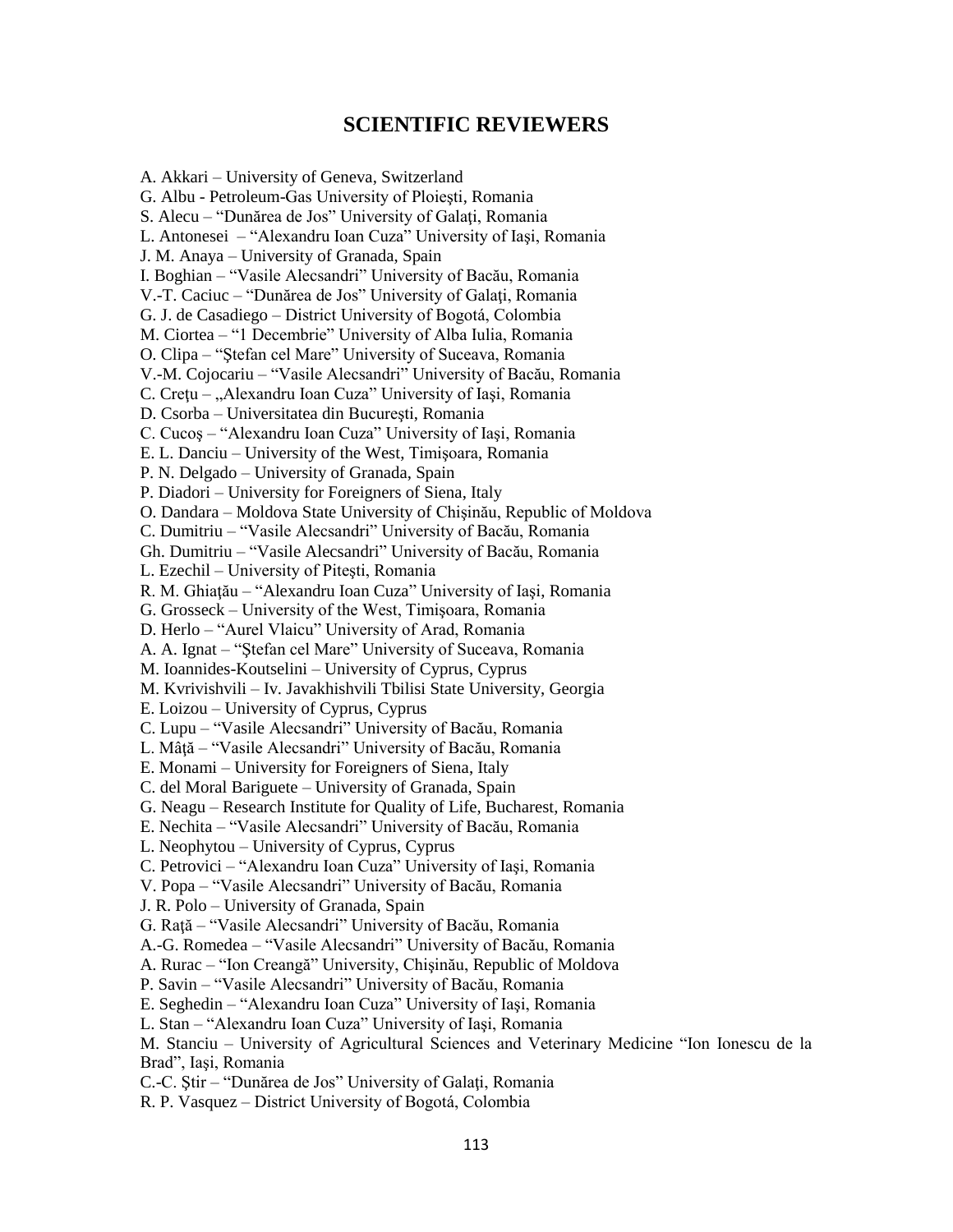### **Copyright statement**

Material on these pages is copyright Alma Mater Publishing House. It may be freely downloaded and printed for personal reference, but not otherwise copied, altered in any way or transmitted to others (unless explicitly stated otherwise) without the written permission of Alma Mater Publishing House.

If a manuscript is accepted for publication, the authors must agree to reassign the copyright of that manuscript to the Journal. This allows the Alma Mater Publishing House to perform all standard supplementary functions of publishing inherent to information dissemination, granting to third parties permission for reproducing or reprinting articles, handling requests from abstracting and information centers, and publishing articles online.

Note: It is authors' responsibility to obtain all necessary permissions for the inclusion of copyrighted materials, such as figures and tables from other publications, prior to submitting a manuscript for consideration.

### **Ethical issues**

As a condition of publication, all authors must transfer copyright to the Journal. Manuscripts submitted under multiple authorship are reviewed on the assumption that all listed authors concur in the submission and that the final version has been seen approved by all authors.

All papers proposed to publication are verified with *Plagiarism Detector* software. Allegations of fraud or misconduct will be investigated thoroughly. If, after due process, a paper is found to contain ethical violations, it will be rejected or withdrawn.

Examples of infractions against generally acceptable standards for research and publication of results include, but are not limited to:

- *Fabrication/ falsification*: making up research findings or manipulating research data with the intention of giving a false impression.
- *Plagiarism*: representing the thoughts, words, ideas, discoveries or data of another as one's own original work. Plagiarism includes copying the work of part of the work of another, either published or unpublished, without giving a proper reference or citation.
- *Redundant/ Duplicate publication*: the resubmission of substantial parts of the author's own published work, presented as if it were a completely new work.
- *Authorship without the author's knowledge*: a person is mentioned as an author in an article on which he/ she has not cooperated.
- *Unacknowledged authorship*: an author is not acknowledged or incorrectly acknowledged for his/ her contribution to an article.
- *Undeclared conflict of interest*:
	- *Authors*: when authors fail to declare all conflicts of interest relevant to their publication (i.e. relationships, both financial and personal, that might affect the conduct or interpretation of their work and about which editors or readers might wish to be made aware).
	- *Reviewers*: when reviewers fail to declare all conflicts of interest relevant to the submission being considered (i.e. relationships, both financial and personal, that might prevent an unbiased and objective evaluation of the work).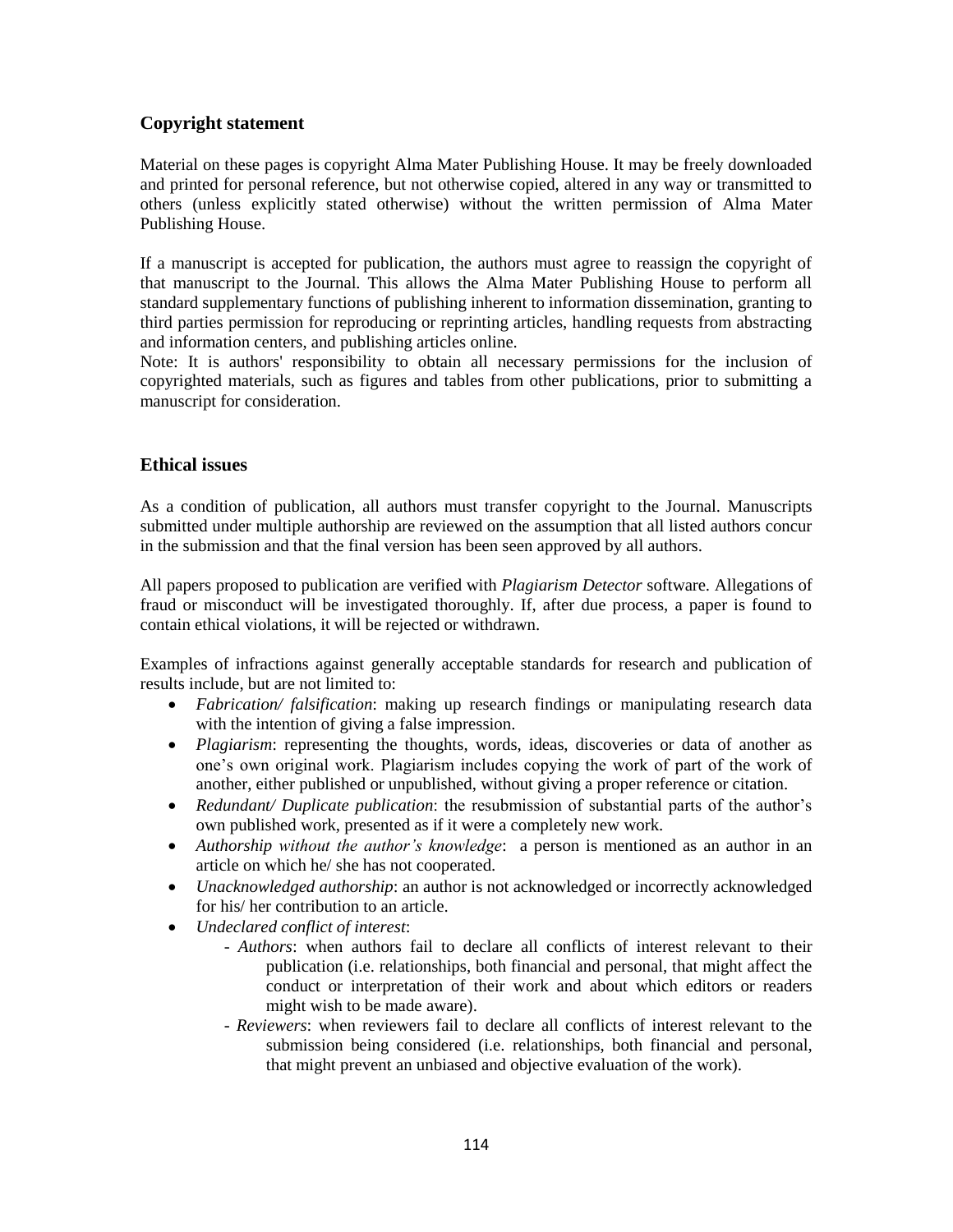# **CONTENTS**

| 1. A STUDY ON CREATIVE THINKING SKILLS OF GIFTED CHILDREN AND     |     |
|-------------------------------------------------------------------|-----|
| THEIR DEVELOPMENT OVER HALF A YEAR IN THE BIOLOGY EDUCATION       |     |
| PROJECT "KOLUMBUS-KIDS" (Claas WEGNER, Max BENTRUP, Stephanie     |     |
|                                                                   | 117 |
| TRANSITION FROM SCHOOL TO THE LABOUR MARKET-A<br><b>THE</b><br>2. |     |
|                                                                   | 149 |
| 3. A STUDY ON SOME CURRICULAR RECONSIDERATIONS AS A RESULT OF     |     |
| INTRODUCING THE PREPARATORY GRADE IN ROMANIAN PRIMARY             |     |
| EDUCATION (Venera-Mihaela COJOCARIU, Anca ROTARU)                 | 171 |
| 4. COUNSELLING AND SELF-EDUCATION (Gabriel ALBU)                  | 181 |
| 5. The LEARNING PROFESSION: THE CORRELATION BETWEEN STUDENT'S     |     |
| SELF-ESTEEM AND THE SUCCESS OF LEARNING - EMPIRICAL STUDY         |     |
|                                                                   | 189 |
| 6. GREEN TECHNOLOGY TO SUPPORT EDUCATION OF STUDENTS WITH         |     |
| MODERATE INTELLECTUAL DISABILITY (Liliana MÂȚĂ, Alina DIACONESCU, |     |
|                                                                   | 199 |
| 7. MIDAS-AN USEFUL TOOL FOR CAREER COUNSELLING (Sanda BORDEI)     | 217 |
|                                                                   |     |
| 8. THE CODE OF ETHICS IN COUNSELLLING (Elena Oliviana EPURESCU)   | 225 |